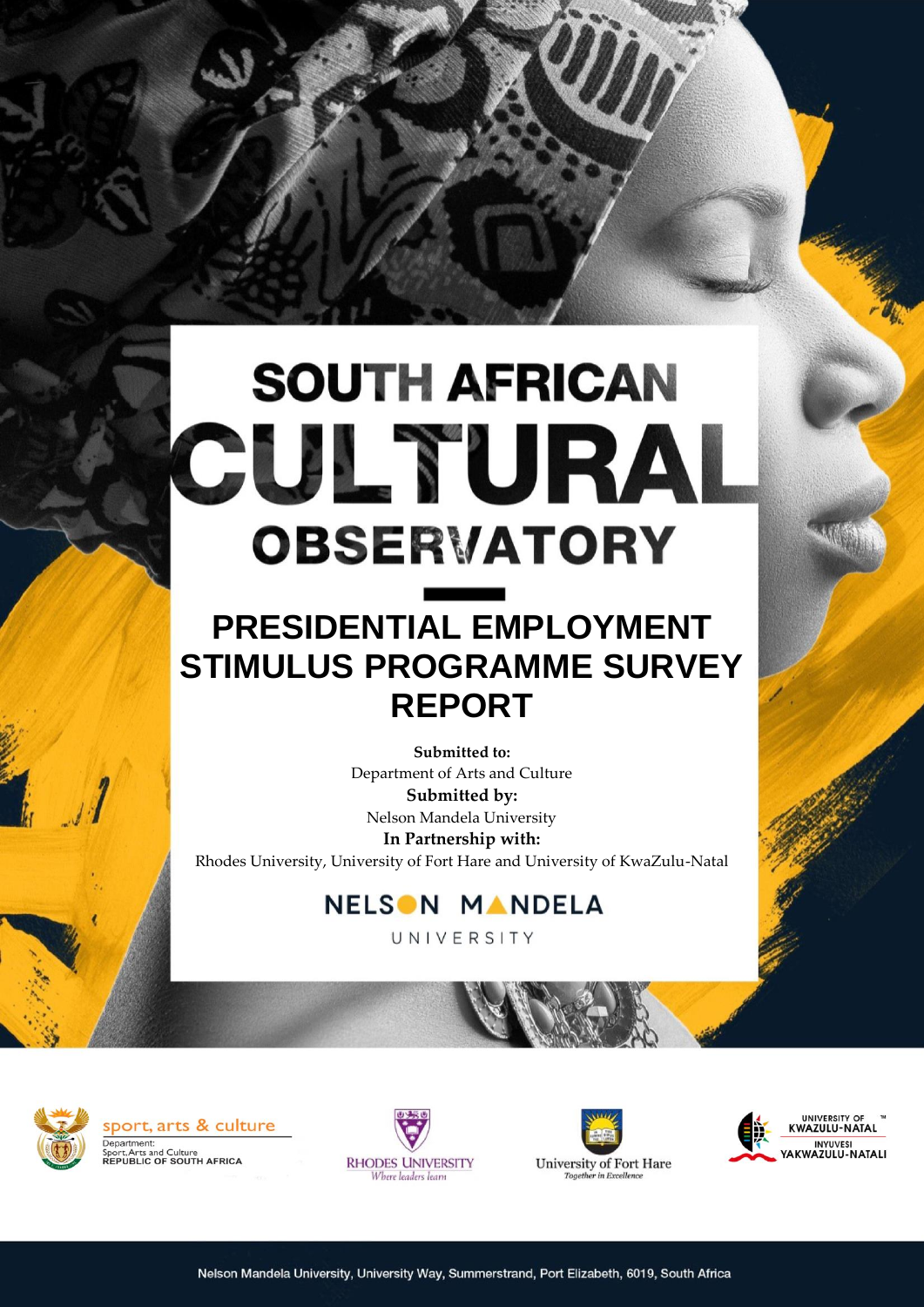# **Introduction**

The SACO PESP ran from the 30<sup>th</sup> August to the 15<sup>th</sup> December 2021.

A survey was circulated to all SACO PESP participants (artists and mentors) following the completion of the training programme. The purpose of the survey was to gain feedback from the participants and insight into the programme, to understand where, in the opinion of these beneficiaries, the programme had succeeded in delivering what was intended, where it may have failed to do so and where improvements could be made should the programme be repeated.

The survey ran for approximately 17 days (19 November – 5 December. We contacted 899 beneficiaries of the SACO PESP and received a positive response from 688 beneficiaries which represents a 77% response of those contacted.

The survey consisted of twelve questions listed below. The first nine questions rated various aspects of the programme and are represented in table format inserted below. The final three questions gave participants an opportunity to elaborate on their experience and the answers to these questions are comprehensively summarised to share as much feedback as possible.



# **Question 1: Did the overall programme meet your expectations?**

| <b>Answer choices</b> | <b>Responses</b> |     |  |  |  |
|-----------------------|------------------|-----|--|--|--|
| Yes                   | 97%              | 667 |  |  |  |
| No                    | 30/              | 21  |  |  |  |

Amongst of the participants who responded negatively, some felt that there were administration issues as they had connection difficulties while graduates (mentors) who answered negatively, mentioned that they had expected to be formally trained in being a Business Advisor/Consultant rather than providing support to their assigned artists.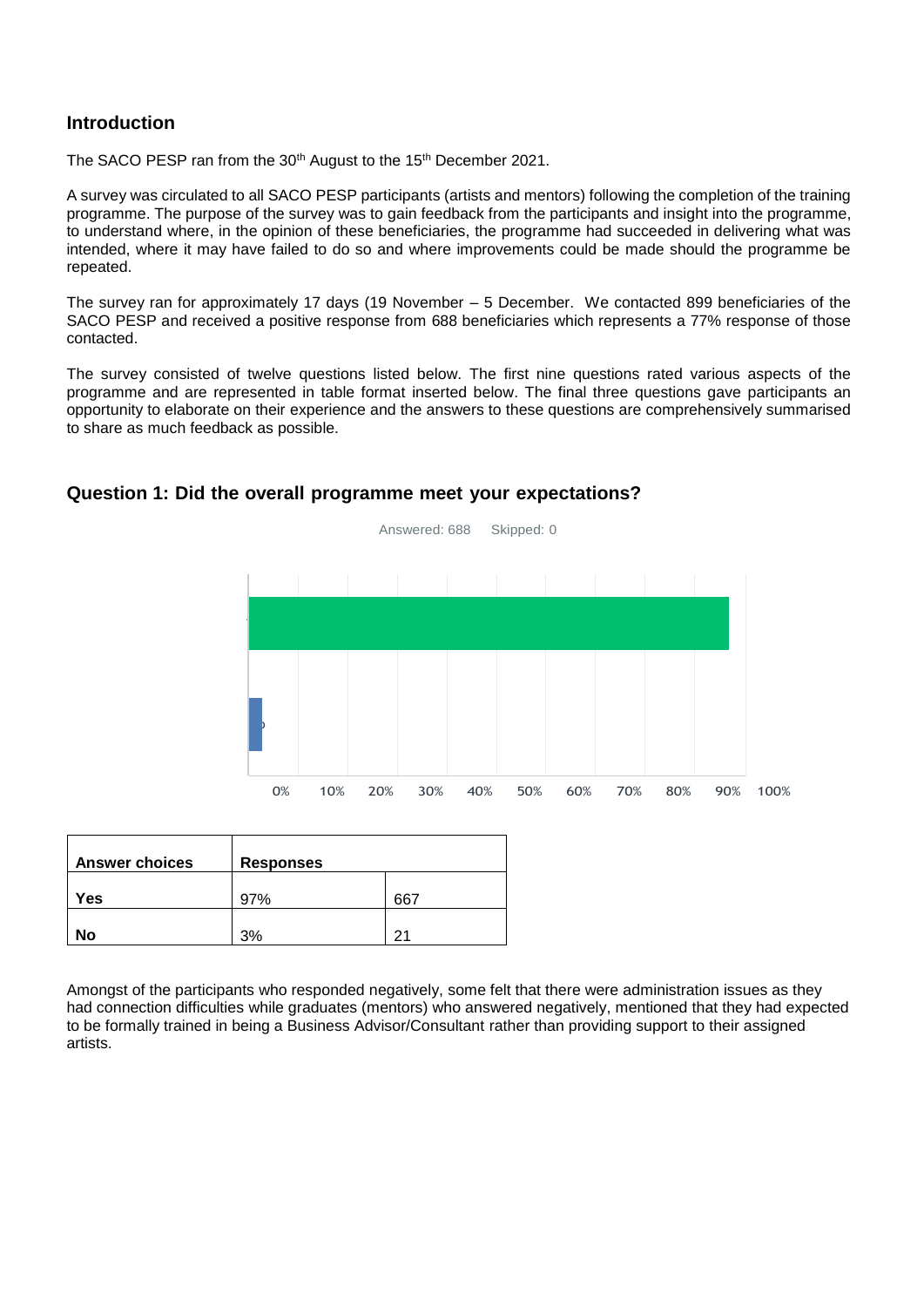# **Question 2: The training programme was delivered by trainers who were knowledgeable on their topics?**



The weighted average of 4.53, indicates that the vast majority (94%) of participants believed that the trainers were knowledgeable about the topics that they were delivering.

# **Question 3: The training was presented in an organized manner and the modules were informative and useful for me as an artist?**

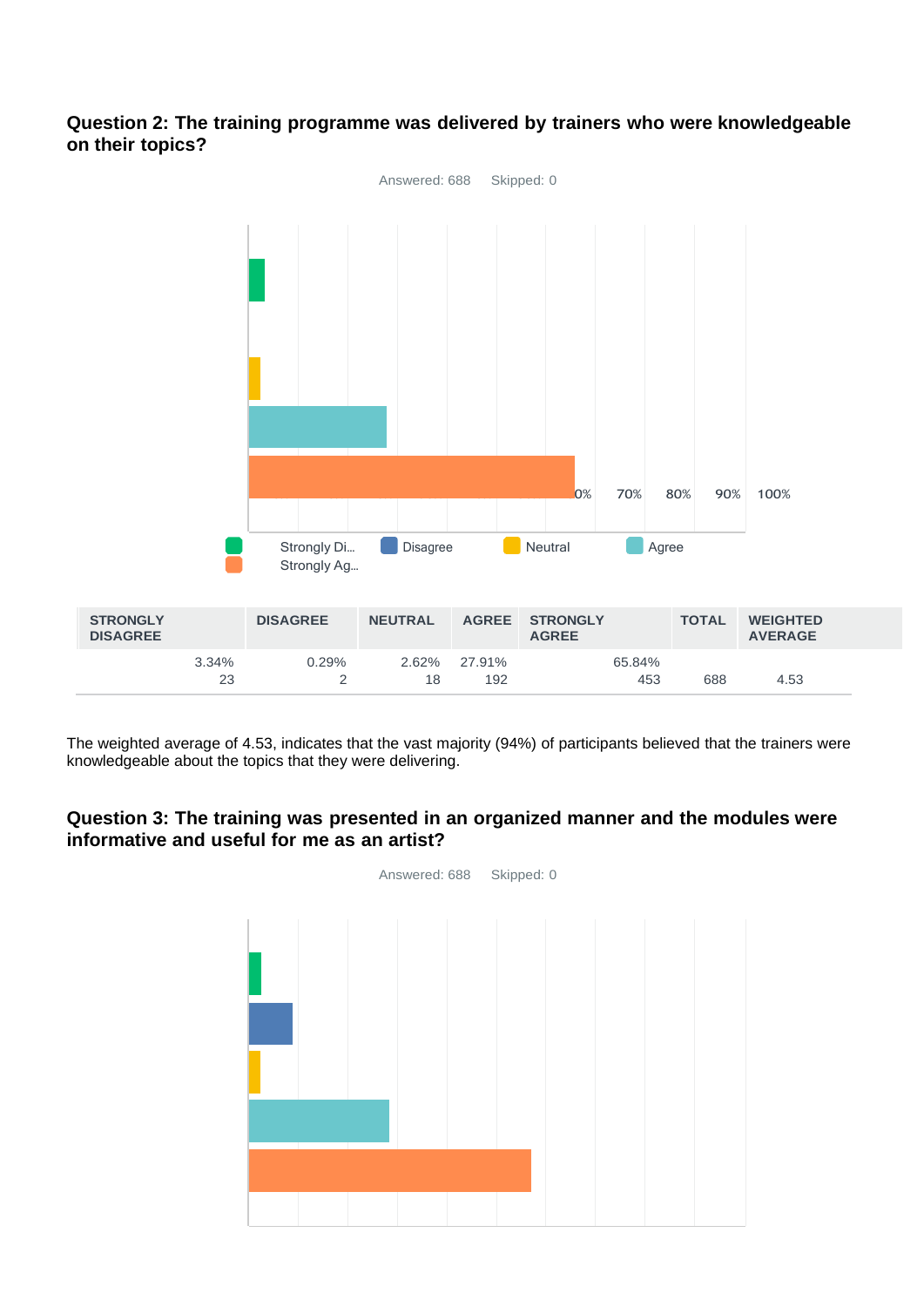|                                    |             | 0%<br>10%                  | 20%            | 30%<br>40%      | 50%<br>60%                      | 70%<br>80%   | 90%<br>100%             |
|------------------------------------|-------------|----------------------------|----------------|-----------------|---------------------------------|--------------|-------------------------|
|                                    |             | Strongly Di<br>Strongly Ag |                | <b>Disagree</b> | Neutral                         | Agree        |                         |
| <b>STRONGLY</b><br><b>DISAGREE</b> |             | <b>DISAGREE</b>            | <b>NEUTRAL</b> | <b>AGREE</b>    | <b>STRONGLY</b><br><b>AGREE</b> | <b>TOTAL</b> | <b>WEIGHTED AVERAGE</b> |
|                                    | 2.76%<br>19 | 9.01%<br>62                | 2.47%<br>17    | 28.63%<br>197   | 57.12%<br>393                   | 688          | 4.28                    |

The weighted average of 4.28, indicates that a large majority (86%) of participants agreed that the training was presented in an organized manner and the modules were informative and useful.

# **Question 4: Overall, the Mentorship Programme was effective and as an artist/mentor, I believe it provided the support required to the artists?**



| <b>Answer choices</b> | <b>Responses</b> |     |  |  |  |
|-----------------------|------------------|-----|--|--|--|
| Yes                   | 99%              | 681 |  |  |  |
| No                    | 1%               |     |  |  |  |

99% of respondents agreed that the PESP Mentorship Programme was effective and that it provided the support they required.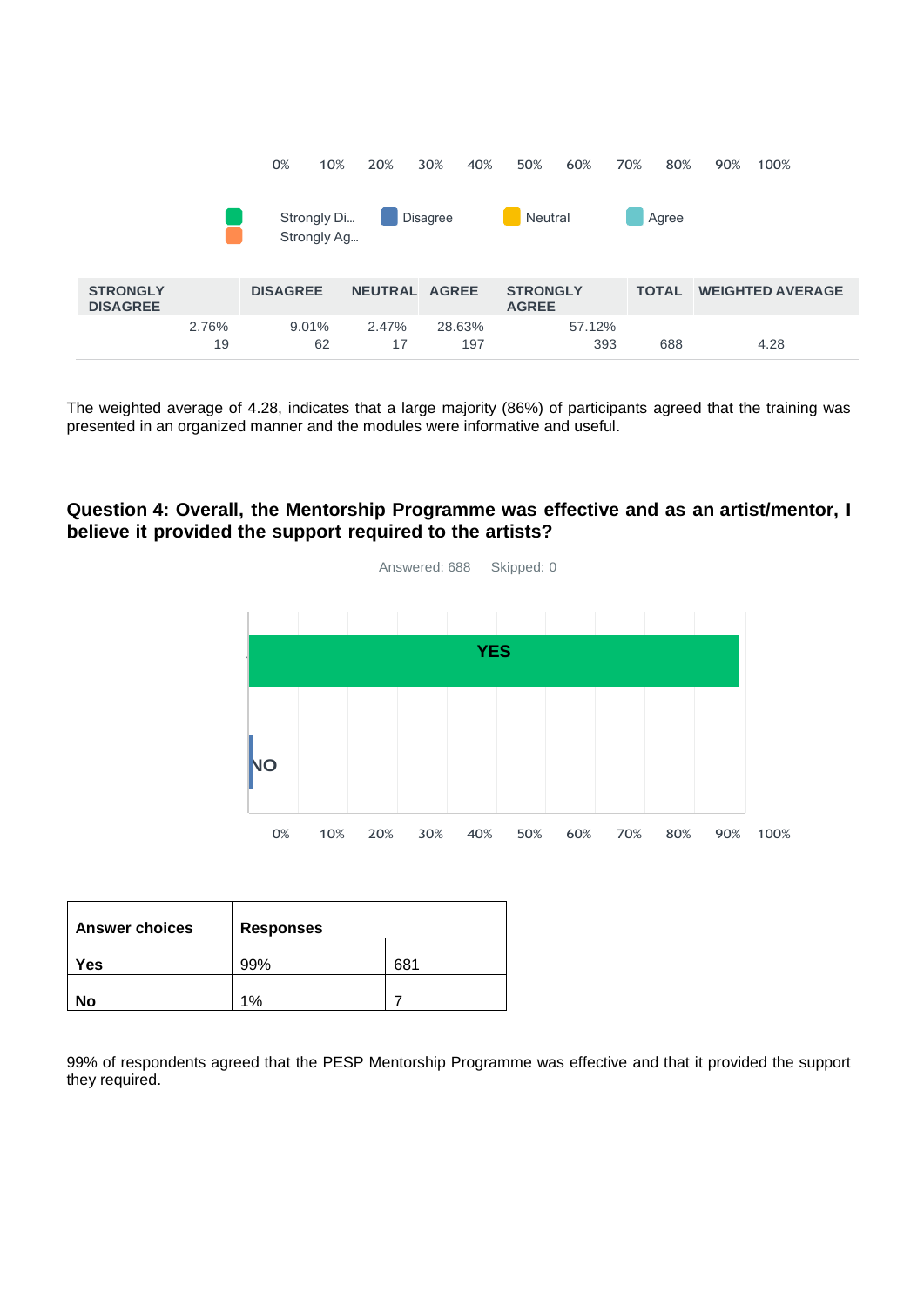# Answered: 688 Skipped: 0 0% 10% 20% 30% 40% 50% 60% 70% 80% 90% 100% Strongly Di... Disagree **Neutral Agree** Strongly Ag… **STRONGLY DISAGREE DISAGREE NEUTRAL AGREE STRONGLY AGREE TOTAL WEIGHTED AVERAGE** 4.51% 31 8.58% 59 2.47% 17 19.19% 132 65.26% 449 688 4.32

# **Question 5: The programme would be of benefit to all artists who wish to build a sustainable business and income in the future?**

The weighted average of 4.32, indicates that a large majority (84%) of participants agreed that the programme would be of benefit to all artists, who wish to build a sustainable business and income in the future.

13% (90 respondents), felt that the programme would not be beneficial to artists.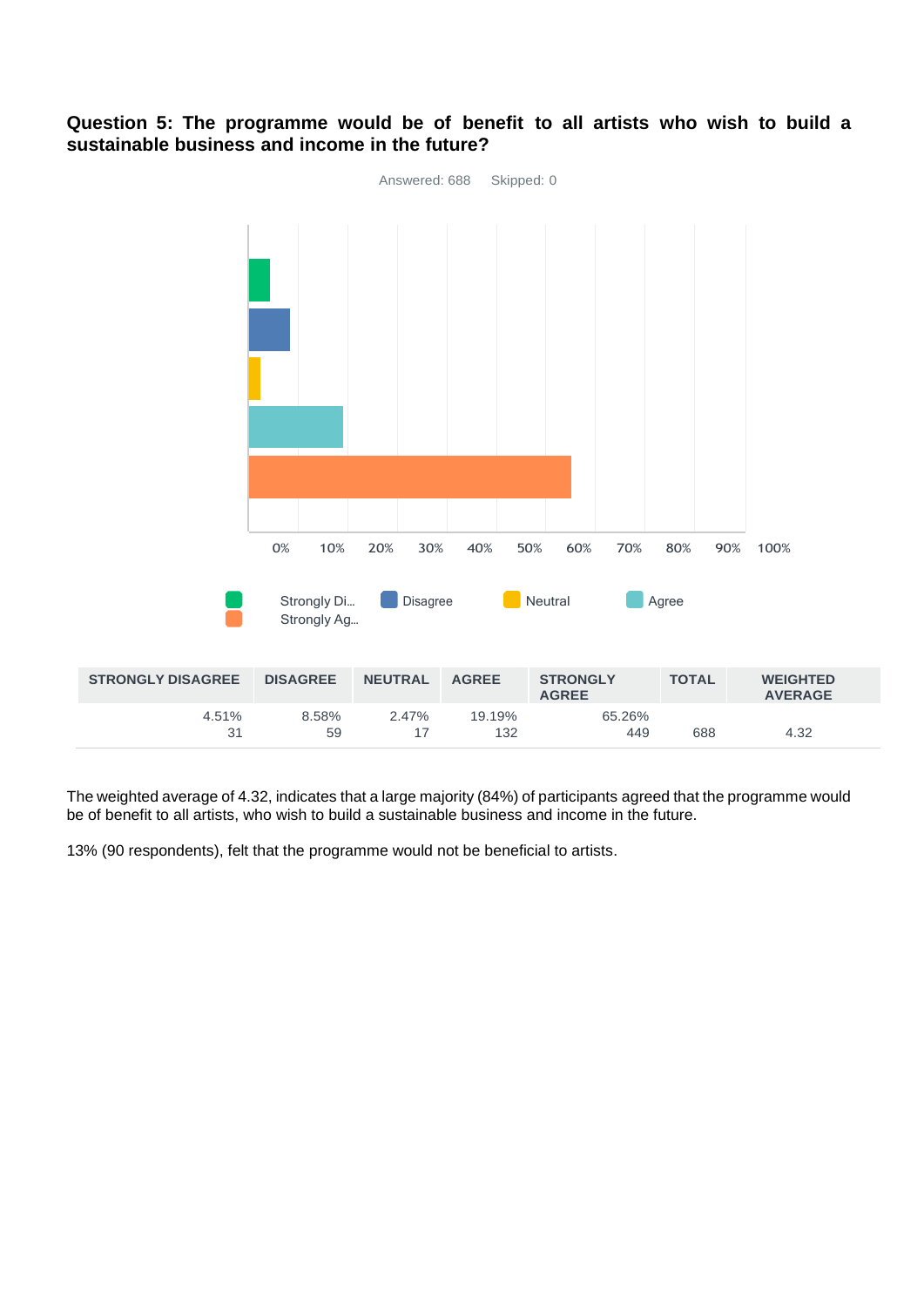

# **Question 6: The programme duration of 4 months is sufficient for this programme?**

| <b>Answer choices</b> | <b>Responses</b> |     |
|-----------------------|------------------|-----|
|                       | 58%              | 399 |
| No                    | 42%              | 289 |

58% of respondents agreed that the programme length of 4 months was sufficient, while those who responded negatively (42%), indicated that they would have liked the programme to be extended by at least another 2 months, or even as much as 12 months as they were still learning from the programme.

Others mentioned that they still needed more time to understand the finance and copyright modules as these modules were particularly complex.

# **Question 7: The tasks were easy to understand?**

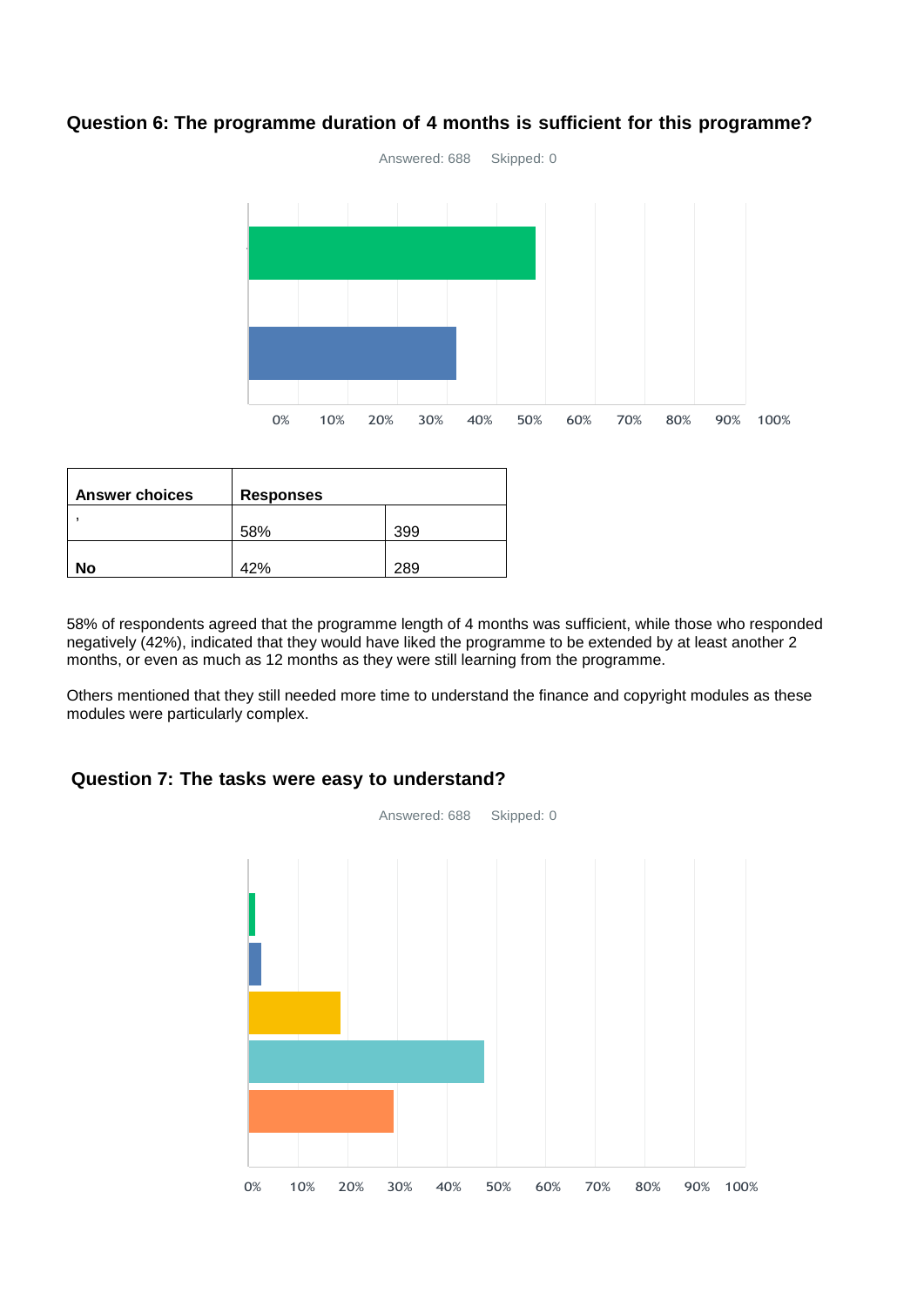|                                    |             | Strongly Di<br>Strongly Ag | <b>Disagree</b> |               | Neutral                         | Agree        |                                   |  |
|------------------------------------|-------------|----------------------------|-----------------|---------------|---------------------------------|--------------|-----------------------------------|--|
| <b>STRONGLY</b><br><b>DISAGREE</b> |             | <b>DISAGREE</b>            | NEUTRAL AGREE   |               | <b>STRONGLY</b><br><b>AGREE</b> | <b>TOTAL</b> | <b>WEIGHTED</b><br><b>AVERAGE</b> |  |
|                                    | 1.60%<br>11 | 2.76%<br>19                | 18.75%<br>129   | 47.53%<br>327 | 29.36%<br>202                   | 688          | 4.00                              |  |

In total 529 participants (77%), agreed that the tasks were easy to understand as they quickly grasped the objective of the tasks

Those respondents who were neutral about the tasks indicated that they took some time to grasp the objective of the task. However, after engaging with their assigned mentors, they were able to understand the objective of the task and didn't have any difficulties completing and submitting it.



# **Question 8: The SACO PESP team acknowledged all of queries?**

**Y**

15

The vast majority (90%) of respondents agreed that the SACO PESP Team acknowledged all their queries.

44

346

270 688 4.23

13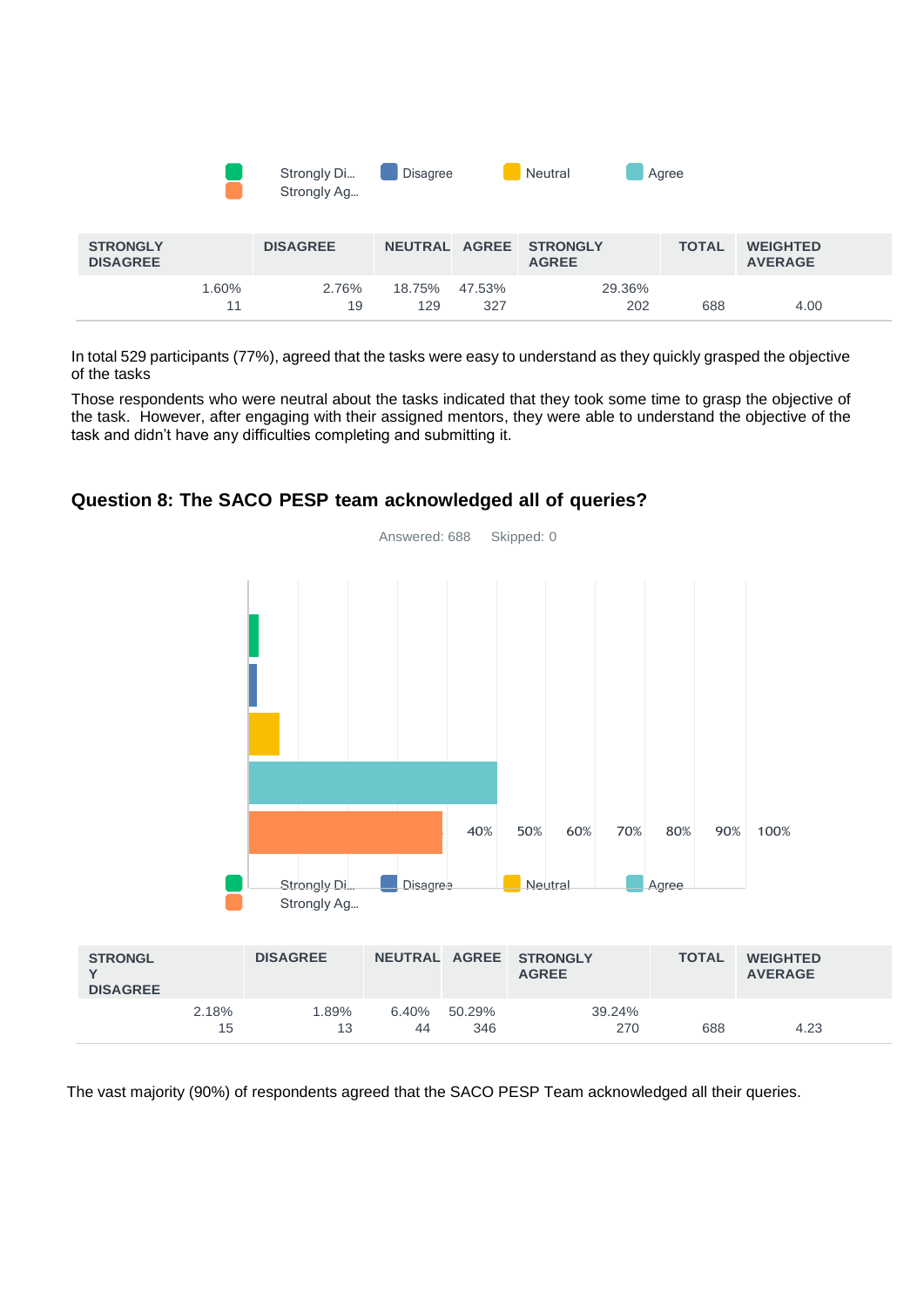

# **Question 9: The training sessions and online content was easy to access?**

A small number of participants (6%) indicated that the training sessions and online content wasn't easy to access as they are relatively new to online learning.

A further 14% of participants were undecided as they were able to download the online content but found logging in to the virtual sessions more challenging as they experienced difficulties with either the link, audio or visuals.

# **Question 10: What did you enjoy most about the programme?**

The participants' answers to this open-ended question covered a broad range of different aspects related to the programme. Due to the many answers received from all 688 respondents, they have been consolidated under various headings listed below to allow for a more comprehensive summary of all the responses received.

#### **a) General**

In general, participants indicated that the programme was "well designed, organised and up to standard". They described the programme as "unique, uplifting, mind blowing, insightful, organised and well thought out and delivered". Participants indicated that the way in which the sessions were conducted, was enjoyable and that the (SACO) team kept participants up to date with information and constant reminders of deadlines.

The feedback confirmed that participants found the presentation material detailed, were surprised by the amount of knowledge and training that they had received in a short space of time and left the program with new skills and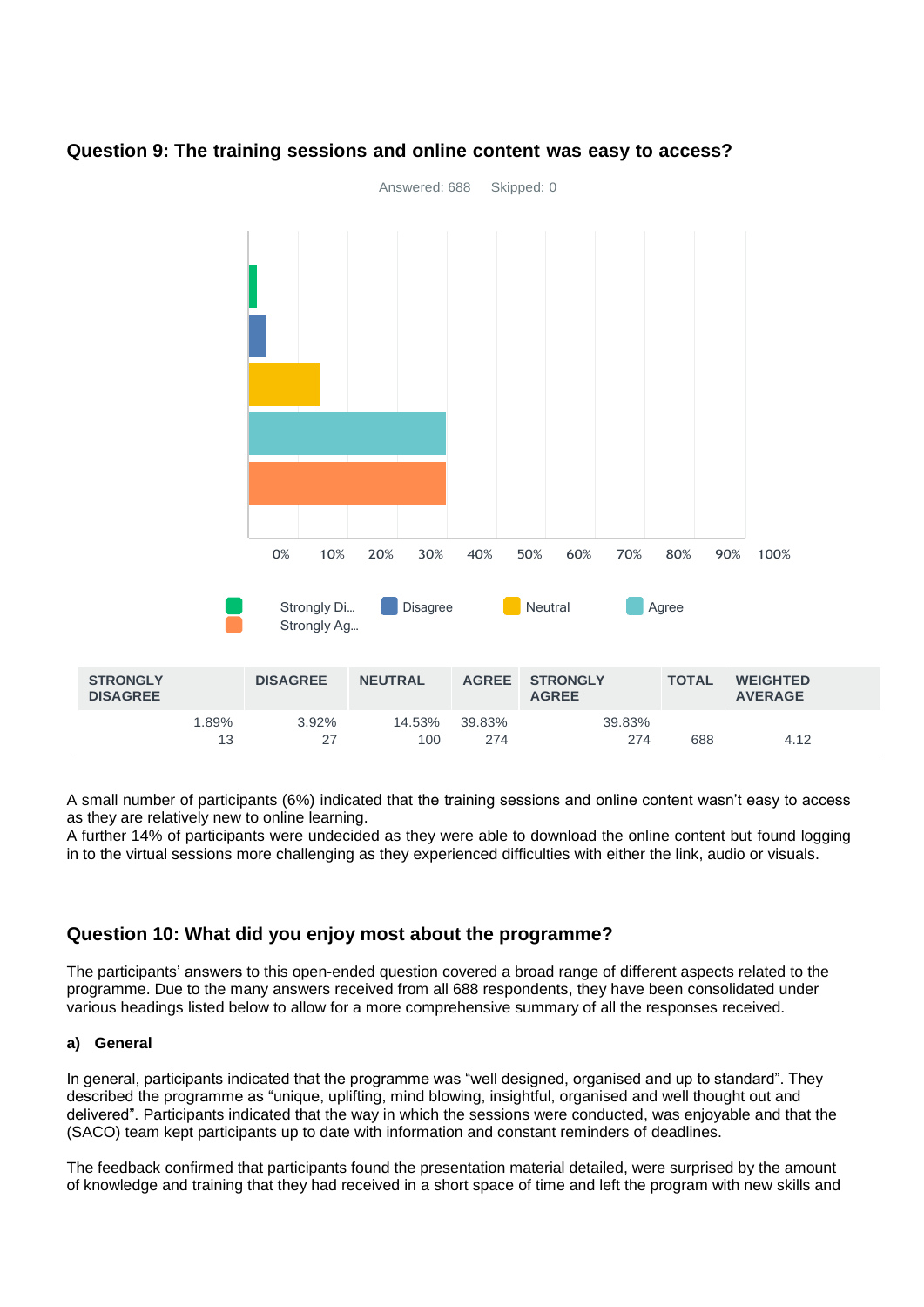insights.

Participants felt that SACO delivered the programme with passion and allowed each and every artist to feel that they could create jobs and a sustainable future and career using their talents. They stated that the programme educated them, taught them how to be independent and they believed that the programme would "open many doors for many artists".

One participant remarked that "the consistency and effectiveness of the programme and the teaching and learning was the one of dyadic communication. It shed light and gave hope. It was very informative."

A number of artists wrote a heartfelt "thank-you" as their response to this survey question indicating that the programme had allowed them to "feel part of something", feel like they can contribute to the economy and that it had given their days during their involvement in the programme purpose.

"*I really enjoyed everything about the program and felt that I got a lot out of the training— I truly appreciated it!"* 

*"Very useful and informative." "I really thought it was good for us as artists to look at another way of doing things. I have started to use some of what I learnt, and it really works." "Thank you!*

*"I learned a lot about business. Although I am not educated, it was easy to understand the importance of growing my business and to know what a business plan is. I have never been on training about business plans but with this program I learnt a lot. All in all, thank you to DSAC and NMU for accepting to help people like me. It's an opportunity I would never take for granted."*

#### **b) Accessibility and the virtual nature of the programme**

Several participants indicated that they enjoyed not having to travel in order to attend classes and that participating using current digital platforms was an "exciting experience and effortless to attend". It also reduced both the travel costs and exposure to COVID-19.

They valued the accessibility of training materials via the SACO website and the opportunity to download previous classes should they need to recap on the training.

#### **c) Training delivered and skills gained**

One participant pointed out that "*the sequence of classes was arranged in a way that one topic was a build up to another" The programme was an eye opener and an awesome initiative"* and more than one artist expressed their sincere thanks for the opportunity to participate. One indicated that it had been "life-changing" and another highlighted that they appreciated *"the fact that their country considers artists as business people, not only as entertainers"* and found it encouraging that this type of programme existed to support them.

More than one participant responded that they felt that the training had been presented in a way that was easy to understand, enjoyable and seemed to touch on each of the main areas artists tend to struggle with.

Participants described the tutors as *"calm, passionate, informative, on point, clear to understand, professional, quality presenters, consistent, concise, amazing, engaging, encouraging and willing to educate, insightful, knowledgeable and experienced*". They added that the trainers used all means available to assist participants in understanding the subject matter.

Participants also outlined that they had personally gained some of the following skills from the programme:

- new business skills and ideas for growth
- how to go about successfully doing business as an artist
- how communicate via visual platforms
- how to become an entrepreneur
- how to profit from your craft (not just treat it as a hobby)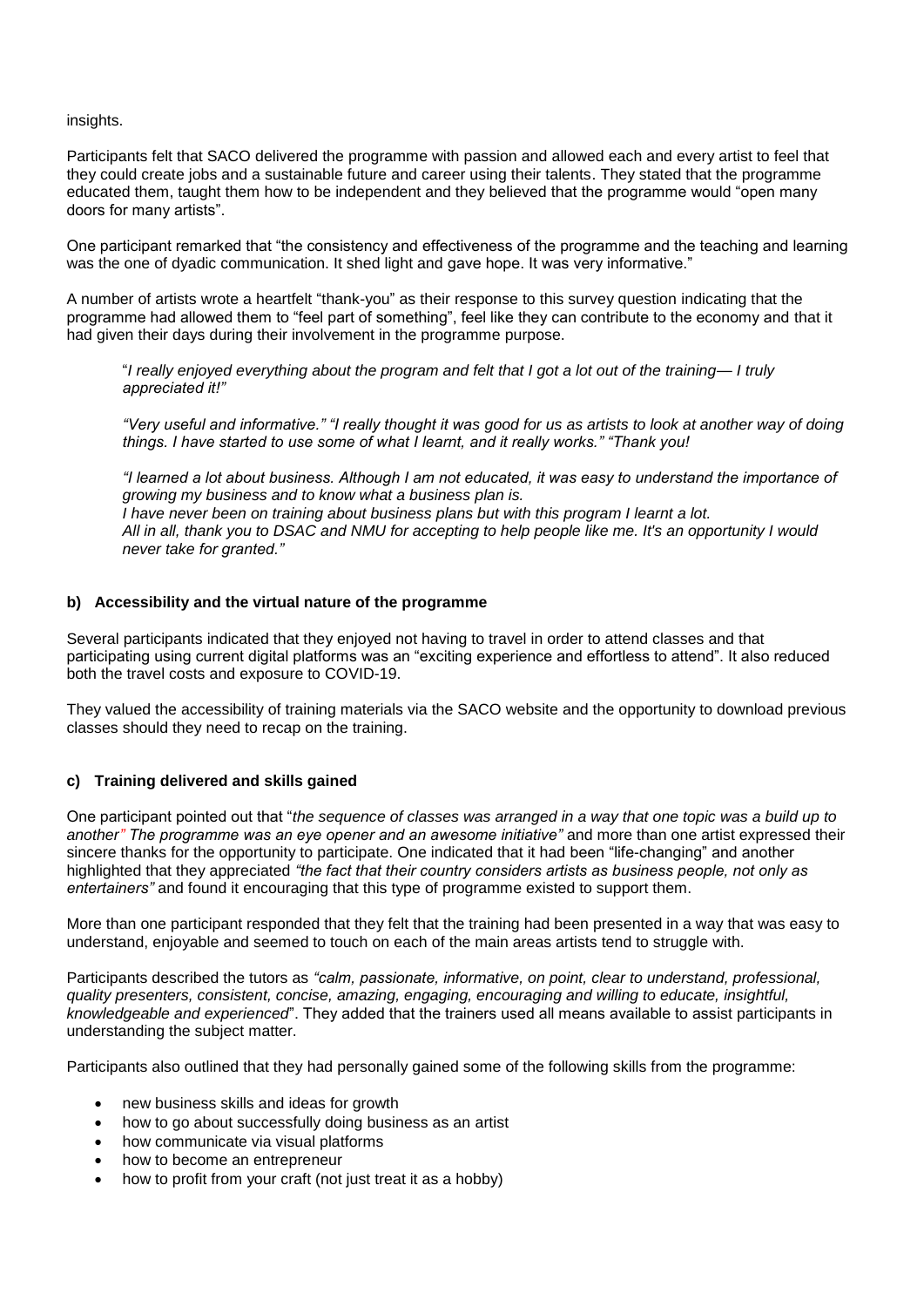- learning how to keep up with competitors
- how to operate a business and ensure growth by targeting the right market
- how to refine a business plan
- how to market and brand a business to reach the right audience
- learning more about how one can market and brand a business to reach the right audience
- the 4P's of marketing (the four essential factors involved in marketing goods or service to the public, including: the product, the price, the place and the promotion)
- the Business Plan Training Session really helped them to improve their business and reflect on their SWOT (strengths, weaknesses, opportunities and threats) analysis to improve their chance of success as an entrepreneur
- a better understanding of assets and liabilities
- how to be a success as an artist in this new digital world
- the value of copyright
- finance management, in particular budget breakdown
- how to market a business successfully through marketing
- a greater understanding of the export market

#### **d) Development of a business plan**

A large number of participants made reference to how crucial the development of a business plan is in their feedback responses to not only gain an understanding of how one is developed, but also to practice the development of a business plan from start to finish throughout the duration of the programme using each module to inform various section of their plans.

One participant stated that *"this really helped me broaden my understanding of what having a feasible, sustainable, business model entails and also helped me in researching and being honest about being on the right track with my current business model".*

The professional evaluation of the business plan was seen as valuable, detailed and personalised feedback, which enlightened participants as to how they could improve on the plan they had delivered and one commented that it *"truly allows us to view our options differently".*

#### **e) Financial support (Stipend)**

Participants indicated in the responses, that the financial support had allowed more than one artist to register their company and develop a new brand.

#### **f) Mentorship Programme**

Artists described the SACO PESP Mentorship Programme as something which *"played a big role"* and enhanced the experience and overall success of the SACO PESP for artists.

Mentors were described as *"encouraging, professional, helpful, interactive, knowledgeable, caring, always available to help, patient, kind, accommodating and informative".* One artist pointed out that *"these types of projects will always work 100% if the support structure is correct*…", and that the mentorship programme offered by the SACO PESP was a *"winning recipe for all artists".*

Mentors kept in constant contact with their assigned artists and some artists went as far as naming their allocated mentor in their feedback, to commend the input received from them and how much they had enjoyed working with them.

Feedback from the mentors, indicated that they had also enjoyed being part of the programme. One stated that *"the structure of the programme was great and information was carried out effectively using the mentors"* and others had seen the value in the mentorship programme as part of the overall SACO PESP, and "*felt like they were making a difference, from the appreciation shown by their assigned artists".*

Mentors stated that they had *"gained confidence, leadership skills, communication skills, people skills"*. They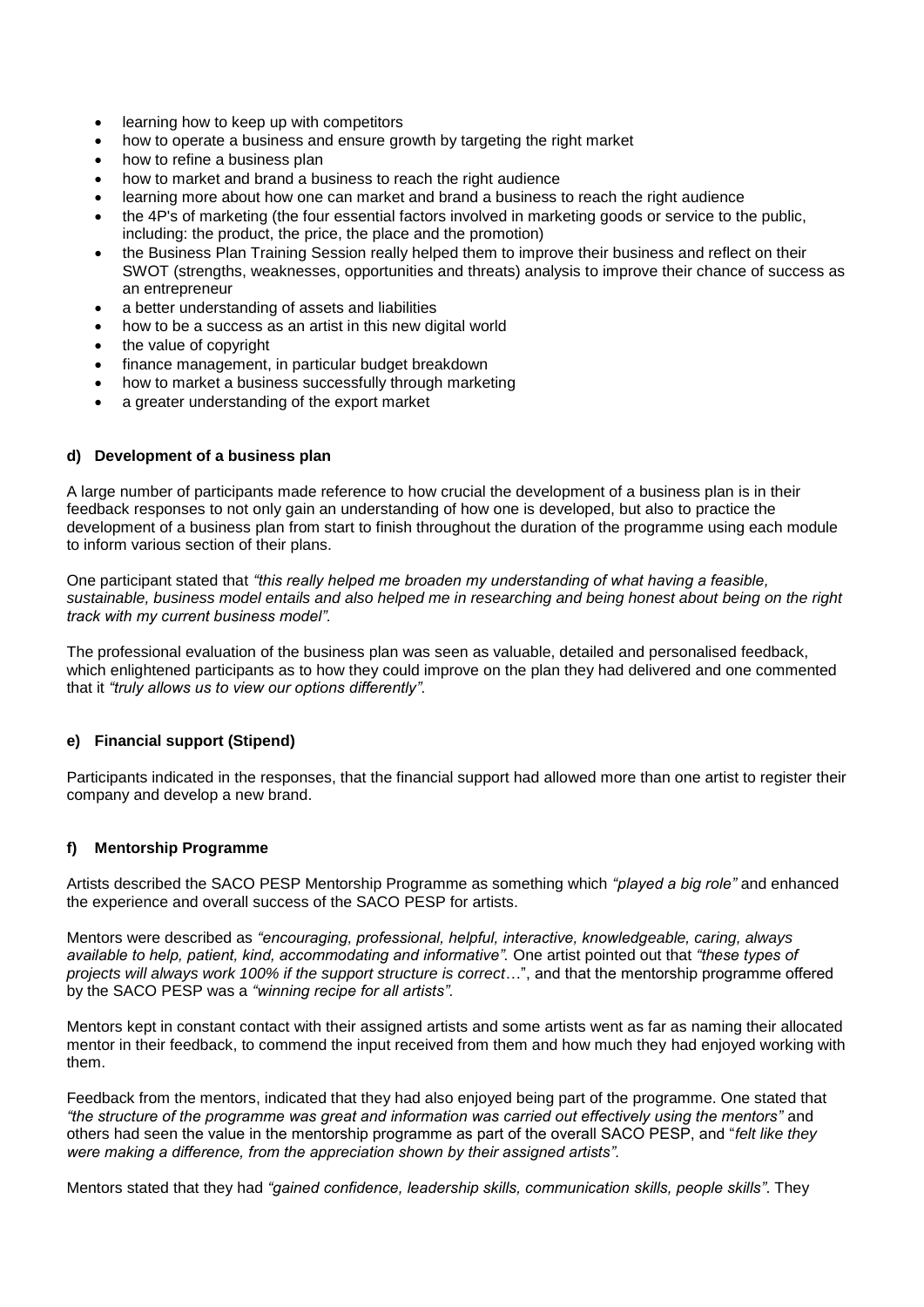*"enjoyed gaining a better understanding"* of some of the knowledge acquired at university and even "learnt new things that had not been taught, while doing a degree in management". They look forward to sharing the experience on their resume.

# **Question 11: Is there anything you would change about the programme?**

#### **a) No change**

Of the 683 responses to this question, 402 (59%) of respondents, indicated that they would not change anything about the programme.

#### **b) Face to face interaction**

20 (3%) responded that they would like to see the programme move away from a purely virtual platform and that they would prefer the face to face interaction.

Some of the suggestions, included meeting in person / having face to face training at least once a month. Some participants felt that it may help to build unity and networks, as well as assist those who have less of an understanding of the training being delivered virtually.

Others felt that although the virtual nature of the programme was effective and necessary under during COVID-19, it did present a number of challenges, including network issues, the country's energy crisis with load-shedding, the cost of data and device compatibility.

One artist felt that *"the virtual nature of the programme reduced the opportunity to network and develop craft as an artist".*

In general, however, there seemed to be consensus that it was still effective being delivered virtually but occasional face-to-face workshops may increase the impact of the programme.

#### **c) Programme duration**

155 (23%) of respondents indicated that the duration of the programme was too short and should have been extended.

Some artists indicated that *"given more time great results can be achieved"* and those who indicated how much longer the programme should be, referred to mostly between 6 and 12 months.

One insightful artist suggested that the programme be *"continuous"* …, so that it can reach and be accessible to many (particularly young) artists.

# **d) Advance preparation**

Some artists indicated that they felt that the programme would have benefitted from more advanced preparation for the sessions, including:

- Giving a breakdown of the sessions and the material to participants in advance, to allow them to read up and prepare.
- Training of the mentors prior to the delivery of the programme training modules, to allow mentors to be more able to assist artists.
- For the programme to be *"more accommodating of those who come from disadvantaged backgrounds".* One mentor indicated that two of their artists had withdrawn from the programme, as a result of not being able to access the internet and due to financial challenges.

# **e) Training**

A number of respondents indicated that more emphasis be put on financial training with a few confirming that this was one of the more difficult areas of training for participants to grasp but one of the most important.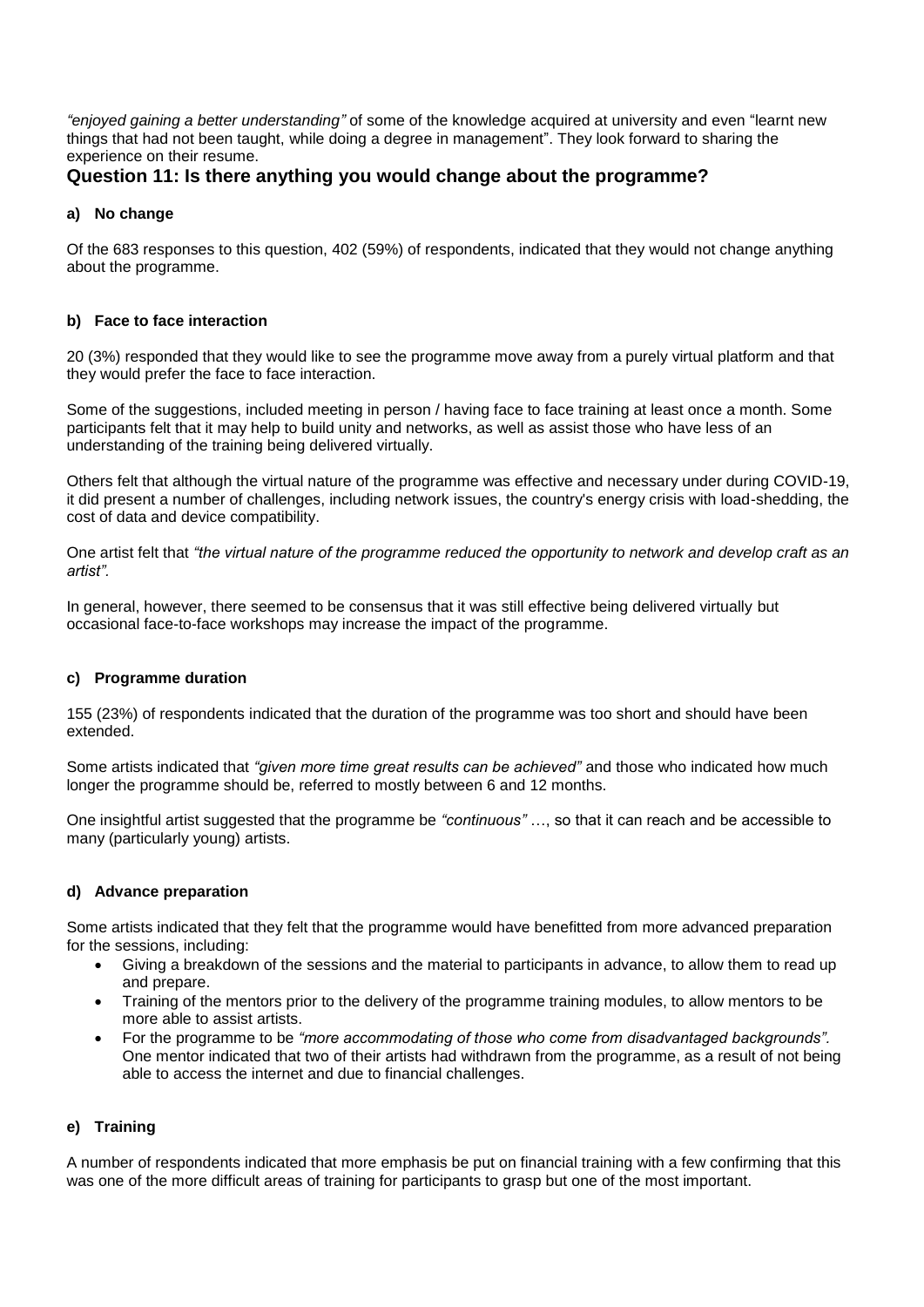A handful of participants felt that the programme should be extended to be an accredited qualification.

One artist suggested that a module about drafting a curriculum vitae for an artist, would be a beneficial addition.

In some cases, the feedback regarding the training was quite conflicting. Some participants indicated that the sessions should be shortened to one hour while others indicated that they should be extended over the 2/ 2.5 hours allocated to allow for more Q & A time.

Some participants suggested that the sessions be broken down into shorter sessions with two or more shorter training sessions run per week.

A few participants indicated that they would have liked to have received more training specifically relevant to their particular artistic domain (i.e. fashion designing and using digital channels to promote fashion / music and more indepth training on copyright specifically for this competitive and difficult to navigate industry).

One artist would have preferred training to commence at 12 noon, another at 8am and another felt that 10am was too early for training to commence.

#### **f) Administration and mentorship support**

5 artists suggested looking at alternative virtual communication technology. One indicated that the online platform used (Microsoft Teams), was not user friendly and had encountered technical difficulties while another artist found Microsoft Teams more difficult to use than Zoom. At least ten participants indicated that they would have preferred to use the Zoom platform.

Other participants indicated that the preference would be a "free to access platform" for the delivery of the programme to allow as many people as possible to benefit from it. Two respondents indicated that participants should be supported with data as it would be cheaper for the programme to buy bulk bundles, rather than relying on individuals to purchase from their stipend.

A few artists indicated that there could have been better support from the administration team and the handling of queries.

Two participants were not fully supportive of the mentorship programme and felt it *"was not working"* or that that they could have been more attentive.

#### **g) Other suggested changes**

- For the programme to *"pick the best business plans and make it a reality".*
- Select a few artists according to their quality of work and employ them permanently as artists of SACO/DSAC.
- The programme should also provide funding for the artists' businesses (Financial assistance/resources to carry out business plans).
- For the programme to concentrate on artistic work not business.
- Assist with future job opportunities for the graduates after the programme
- For the programme to give artists an opportunity to exhibit their products
- For the programme to reach more artists in the rural, poor communities of South Africa.

# **Question 12: Suggestions for Improvement**

Over and above the suggested changes outlined in the answers to the above question 11, these additional suggestions for improvement were made in response to this question:

- The program should be held annually, for new artists in the industry, mostly graduates.
- The programme should prioritize participants from disadvantaged backgrounds.
- Mentors should meet face-to-face with their artists at least once.